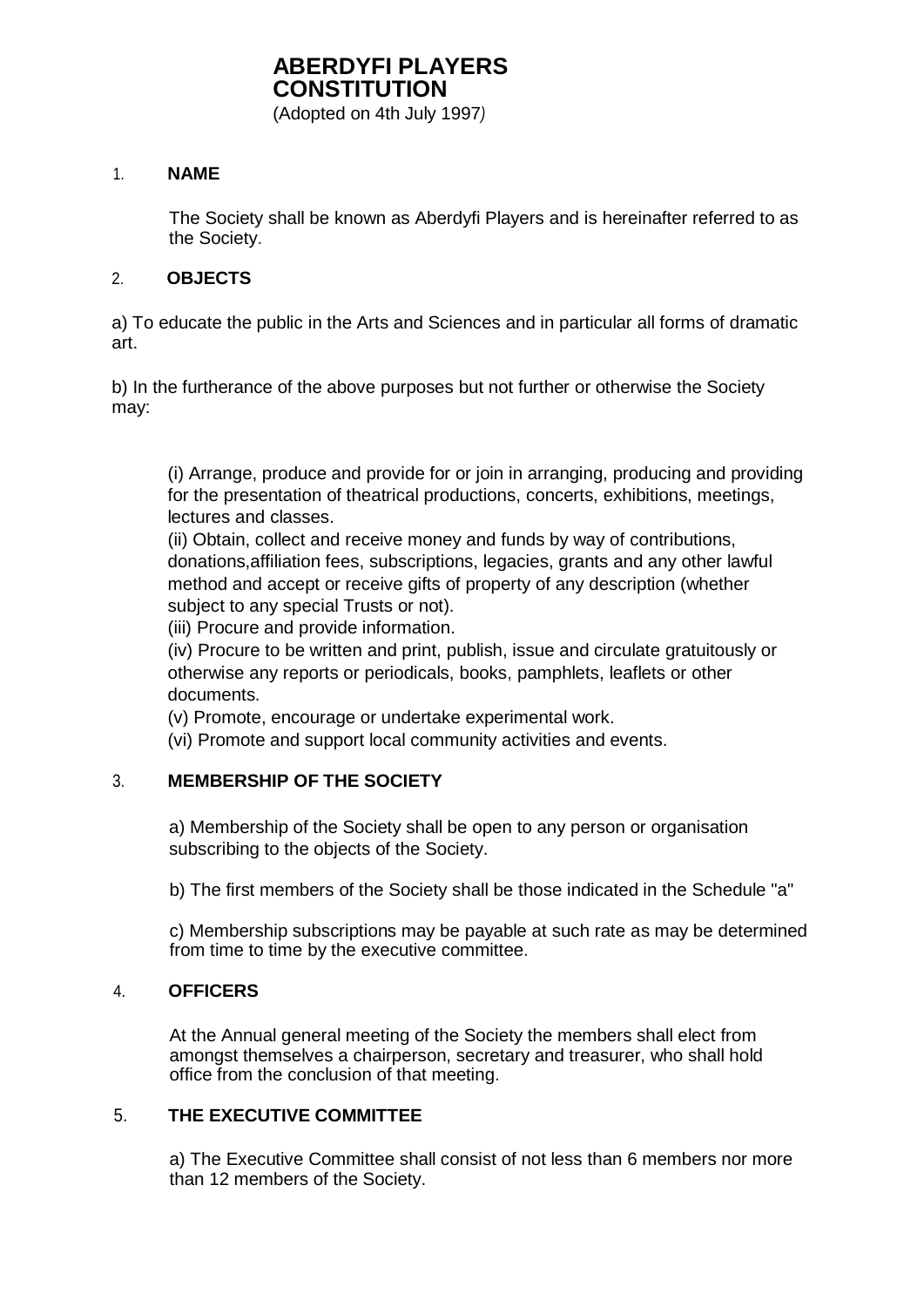(Adopted on 4th July 1997*)* 

b) The Executive Committee's duties will be to carry out the general policy of the Society and subject to any conditions imposed from time it time by the Society provide for the Administration, management and control of the affairs and property of the Society.

c) The Executive Committee shall have the power to eo-opt persons not being members of the Society to serve on the Committee provided that the numbers of such eo-opted members shall not exceed one quarter of the total number of elected members serving on the Committee.

d) All the members of the Executive Committee shall retire from office together at the end of the annual general meeting next after the date on which they came into office but they may be re- elected or re-appointed.

e) The Executive Committee may invite any official of any organisation to attend its meetings as an observer but without power to vote.

f) The Executive Committee shall not meet less than 3 times a year.

g) Any casual vacancy in the Executive Committee may be filled up by the Executive Committee and any person so appointed to fill such a vacancy shall hold office until the conclusion of the next annual meeting of the Society and shall be eligible for re-election at that meeting.

h) The Executive Committee may appoint and dismiss, a Secretary or any other paid officer, and may determine the remuneration, duties and conditions of service of such paid officers.

i) The proceedings of the Executive Committee shall not be invalidated by any failure to appoint or any defect in the appointment, election or qualification of any member.

### 6. **NOMINATION OF OFFICERS AND EXECUTIVE COMMITTEE**

Nominations from members of the Society for either Honorary Officers or the elected members of the executive Committee must be in writing and must be in the hands of the Secretary at least fourteen days before the annual meeting. Should nominations exceed vacancies elections shall be by ballot. The Executive Committee may fill any casual vacancy occurring in the offices of Honorary Officers appointed by the society, and may, subject to any conditions imposed by the Society, appoint any other Honorary Officers but all such appointments shall be subject to confirmation by the Society at its next meeting.

### 7. **FINANCE**

The Society, or failing the Society, the Executive Committee may appoint a finance committee and such other Special or Standing Committees as may be deemed necessary and may determine their powers, terms of reference, duration and composition provided that no Committee may be given power to co-opt more than one quarter of its total membership.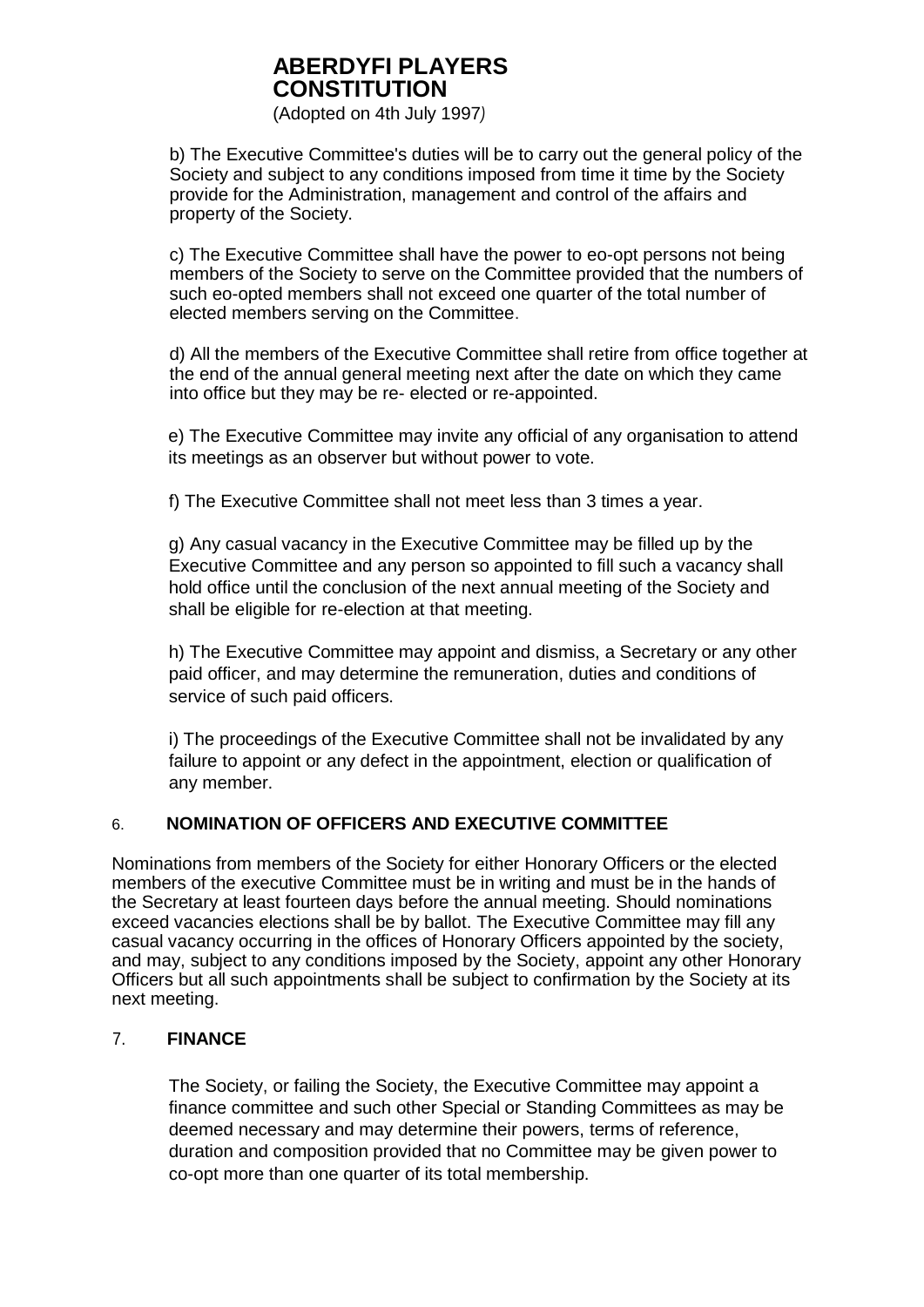(Adopted on 4th July 1997*)* 

### 8. **MEETINGS OF THE SOCIETY**

a) The annual meeting of the Society shall be held in each year at such time (not being more than fifteen months after the holding of the preceding annual meeting) and place as the Executive Committee shall determine. At least twenty one days clear notice shall be given by the Secretary to members. Other meetings of the Society shall be held at such time as may be determined by the Society.

b) A special meeting of the Society shall be called at fourteen clear days notice in writing upon the written demand of 25 members or by the President or Vice-President acting in his absence or by the Chairperson of the Society or by the Executive Committee.

c) At the annual meeting the business shall include the election of a Chairperson and all honorary officers, the election of persons to fill vacancies on the Executive Committee, the appointment of auditors and consideration of an annual report of the work done by, or under the auspices of, the Society, and of the audited accounts.

### 9. **QUORUM**

The quorum at a meeting of the Society and at a meeting of the Executive Committee shall be one fifth of the Society or the Committee or some such other number as the Society may from time to time determine.

### 10. **FINANCE**

a) The Society shall have the power to raise money by means membership fees from participating organisations and individuals, donations or legacies, Grant in Aid from statutory sources, loans or other sources.

b) The income and property of the Society whersoever derived shall be applied solely towards the promotion of the purposes of the Society as set forth in the Constitution and no portion thereof shall be paid or transferred directly or indirectly by way of dividend, bonus or otherwise whatsoever by way of profit to any member of the Society. Provided that nothing herein shall prevent the payment in good faith of reasonable and proper remuneration to any officer or servant of the Society or the repayment of outof-pocket expenses.

c) The Society may appoint and may determine the appointment of the custodian, trustee or trust corporation of not less than three persons to act as trustees for the purpose of holding any monies or properties belonging to the Society.

### **11. THE SOCIETY YEAR AND AUDIT**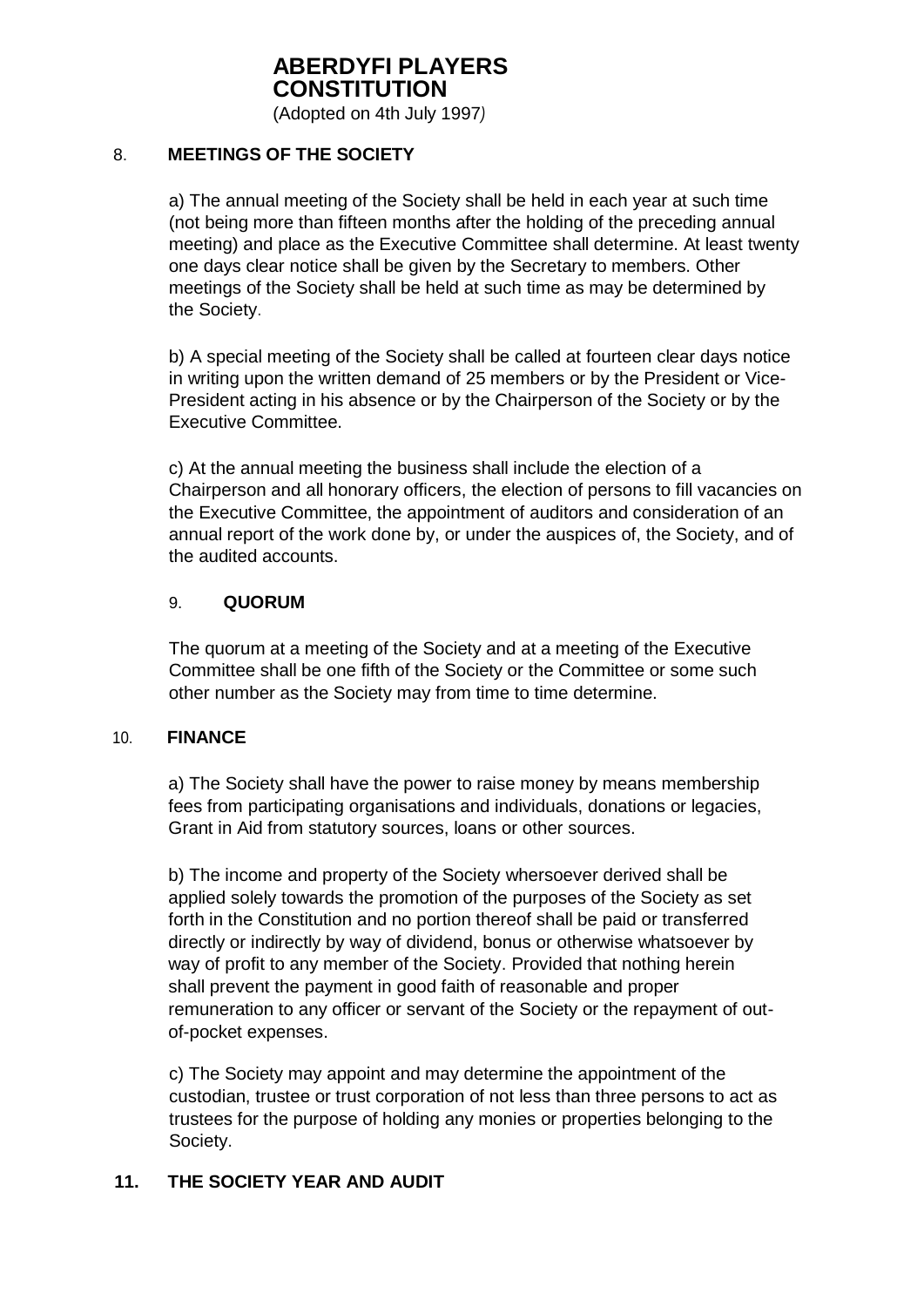(Adopted on 4th July 1997*)* 

The Society shall run from April 1st to March 31st. Once at least in every year the accounts of the Society shall be audited by one or more qualified auditors.

### 12. **DISSOLUTION**

The Society may at any time be dissolved by a resolution passed by a two thirds majority of those present and voting at a meeting of the Society, of which at least twenty one clear days' notice shall have been sent to all members of the Society. Such Resolution may give instructions for the disposal of any assets held by or in the name of the Society provided that if any property remains after the satisfaction of all debts and liabilities such properties shall not be paid or distributed amongst members of the Society by shall be given or transferred to such other bodies having objectives similar to some or all of the Society's as the Society may with the approval of another Authority having charitable jurisdiction determine.

### 13. **ALTERATION TO CONSTITUTION**

Alteration to the Constitution shall receive the assent of not less than two thirds of the members of the Society present and voting. A Resolution for the altering of the Constitution shall be received by the Secretary at least twenty one days clear before the meeting at which the resolution is to be brought forward. At least fourteen clear days' notice in writing of the meeting must be given by the secretary to the members and shall include notice of the alteration proposed.